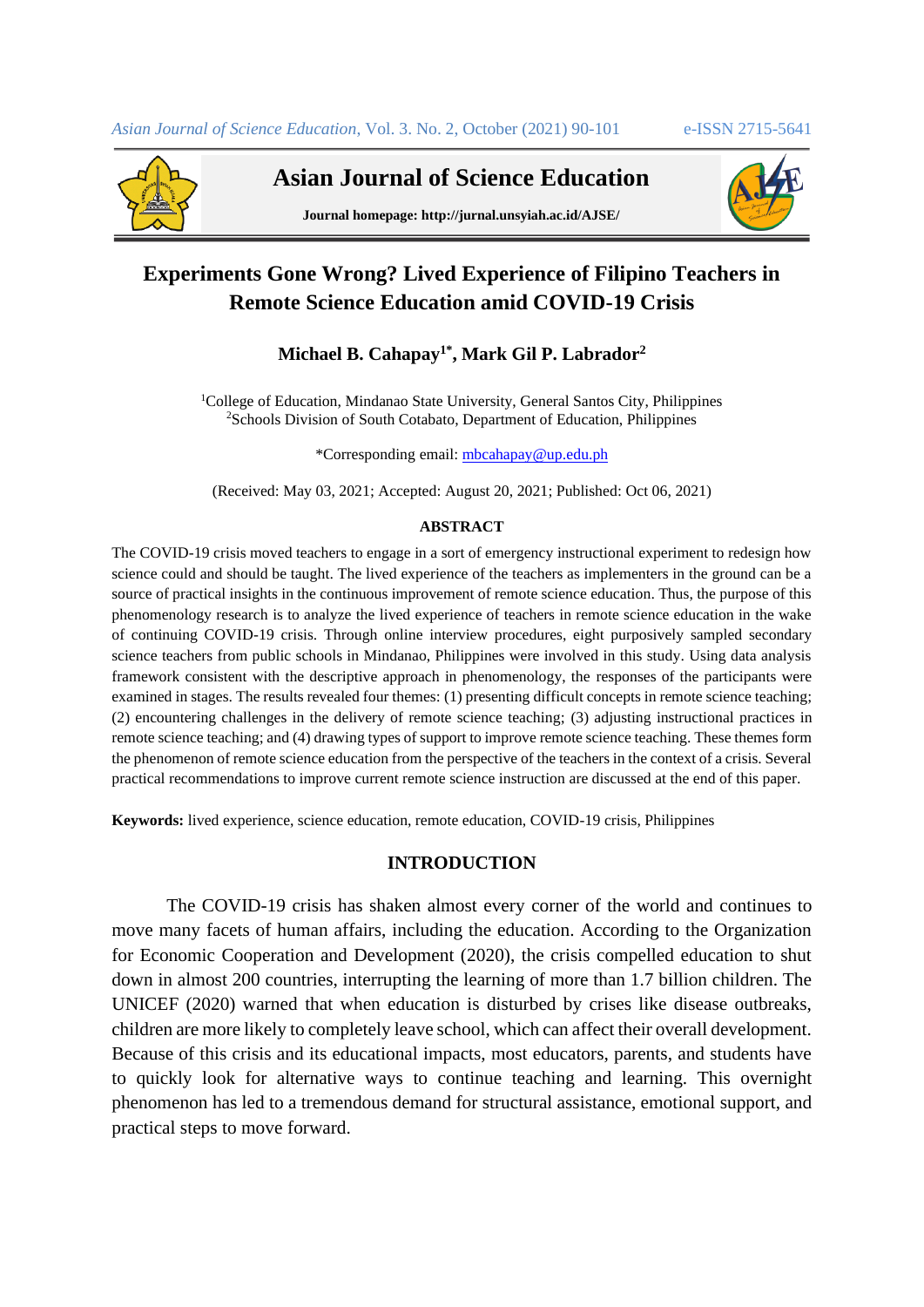One of these alternative ways to continue teaching and learning is the emergency remote education, a branch of distance education characterized by a temporary change in the delivery of instruction caused by the sudden occurrence of a crisis. It may include several practices such as online teaching, remote learning, blended learning, and mobile learning. Emergency remote education provides a temporary feasible alternative for education authorities and school administrators to implement instruction and provide students with necessary instructional assistance (Hodges et al., 2020). Furthermore, it makes use of the available resources including a wide range of technologies that offer capabilities for remote learning. Scholars in the field also emphasized that, in the current case, emergency remote education is the best concept to describe education during interruption (Cahapay, 2020a).

As part of its emergency remote education response amid the continuing COVID-19 crisis, the Philippines adopted distance learning to ensure education continuity. Through the Department of Education Order No. 012 series of 2020, the basic education was mandated to adopt the Basic Education Learning Continuity Plan (BELCP) to counter the impacts of COVID-19 crisis. This plan, which was developed through stakeholder collaborative process, aimed to make education accessible to all learners all over the country. Furthermore, with primary attention on the resources and capabilities of the community, the plan underscores equity considerations, urging the schools to adapt the most suited modalities based on the structural capacity of the communities (Department of Education, 2020). According to a report, of the range of remote learning modalities offered, the modular distance learning in print format has been the most preferred modality of most students this school year (Magsambol, 2020). Online distance learning is also an option.

#### **Problem of Research**

One of the tool subjects in Philippine basic education that has to be delivered amid the current crisis is the science. Learning science in context is not a luxury but an inevitability. To make sense of complex issues, for one, students need to understand how scientists do science (Sibel, 2020) such as observation and experimentation, inductive and deductive reasoning, and hypothesis and theory testing (Andersen & Hepburn, 2020). However, with the COVID-19 crisis, most of these science activities traditionally implemented in a face-to-face modality have come to be halted. Some futuristic learning spaces have been proposed to emulate these activities in virtual forms, but in developing countries like the Philippines where structural problems plague the implementation of remote education (Rotas & Cahapay, 2020; Rotas & Cahapay, 2021), this can be a herculean task to accomplish.

Some discussion papers have been published to contemplate on the current situation and tackle how science in the field of education can be reshaped to attune itself to the current times (e.g. see Dillon & Avraamidou, 2020; Feldman, 2020; Ray & Srivastava, 2020; Reiss, 2020; Usak et al., 2020; Verma et al., 2020). Some studies have also been published exploring on how the current materials, methods, and activities used in remote science instruction can be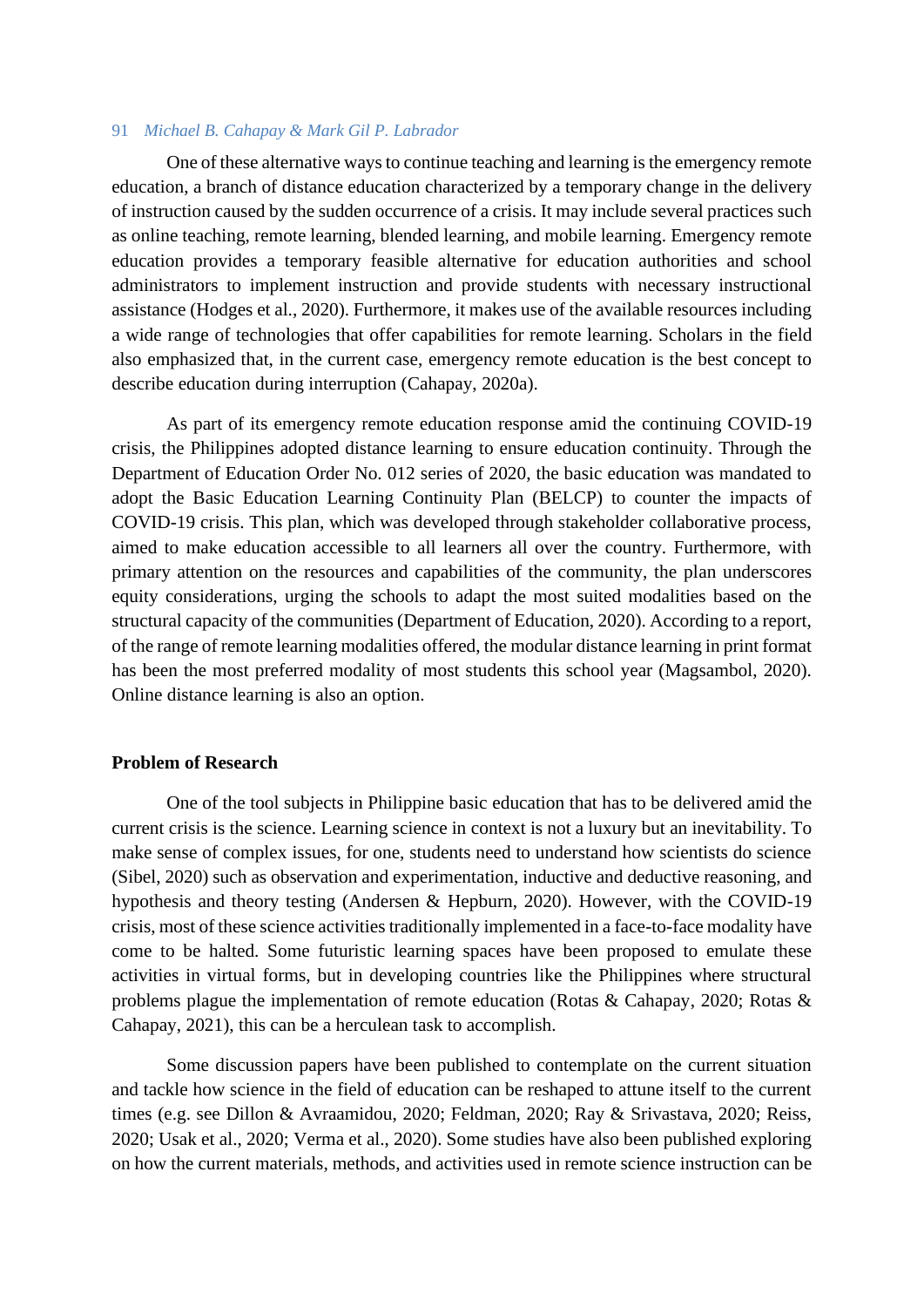improved (e.g. see Babincǎḱová & Bernard, 2020; Chadwick & McLoughlin, 2020; Zulirfan et al., 2020). This present paper is an extension of these scholarly works, particularly focusing on how teachers in the ground live out the phenomenon of remote science education in the face of COVID-19 crisis.

On a more practical aspect, this paper is significant especially to science education researchers, school administrators, and teachers. By exploring the experiences of science teachers, it will present a glimpse of the instructional situation of the kind of remote science education that is currently being tested at the ground. The insights that will be drawn from these current experiences of science teachers may be used as basis toward continuous development of remote science education. It will assist the science education researchers, school administrators, and teachers on formulating relevant, appropriate, and relevant measures in areas of remote science instruction that needs to be further improved.

#### **Research Focus**

This phenomenological research aimed to analyze the lived experience of teachers in remote science education amid COVID-19 crisis.

# **METHODOLOGY OF RESEARCH**

#### **General Background of Research**

A phenomenology was employed as research design of this study. Dahlberg et al. (2008) proposed a descriptive approach in conducting phenomenology. The philosophical inspiration of this approach lies in the description of the complexities of the phenomenon as experienced by the participants but acknowledging a natural position without intentionally mirroring on the personal experience of the researchers. Considering the focused and objective approach this particular approach, the researcher deemed it appropriate to address the interest of this research that revolves around the lived experience of teachers in remote science education amid the COVID-19 crisis.

#### **Subject of Research**

Morse (1996) advised a modest guideline for the sample size in phenomenological research, proposing at least six participants. As much as this research wanted to involve more participants, however, the COVID-19 restrictions hindered. At the end of the sampling process, this study was able to recruit a total of eight secondary science teachers from public schools in Mindanao, Philippines. This sample does not represent the population of science teachers but is considered adequate for the qualitative purpose of this research. Table 1 presents the participant information.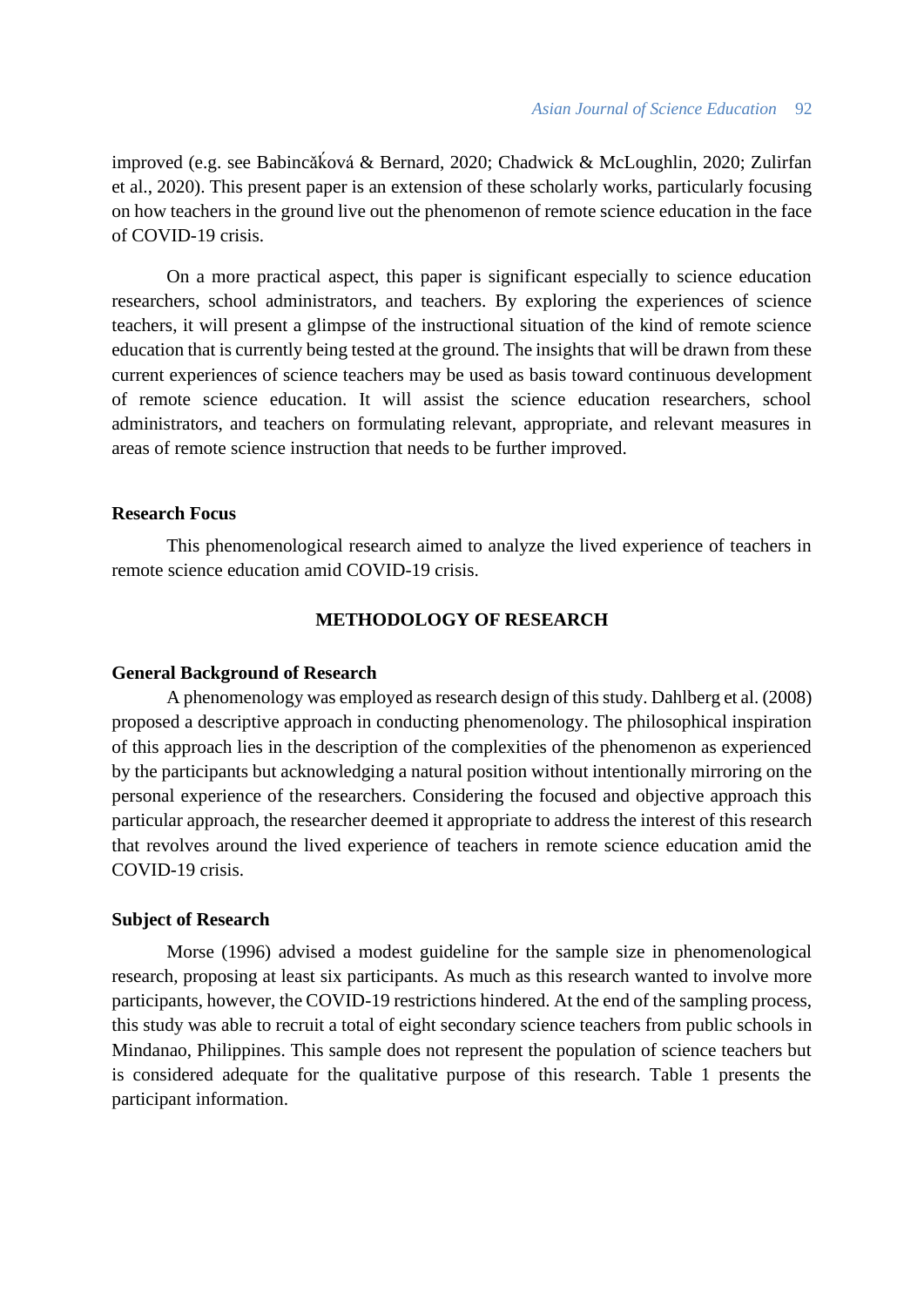| <b>Table 1. Participant Information</b> |        |              |                |                |  |
|-----------------------------------------|--------|--------------|----------------|----------------|--|
| Participant                             | Sex    | Age          | Teaching years | Grade assigned |  |
| 01                                      | Female | 31 years old | 5 years        | Grade 9        |  |
| 02                                      | Female | 49 years old | 24 years       | Grade 12       |  |
| 03                                      | Male   | 22 years old | 2 years        | Grade 11       |  |
| 04                                      | Female | 38 years old | 10 years       | Grade 10       |  |
| 05                                      | Female | 33 years old | 9 years        | Grade 12       |  |
| 06                                      | Female | 31 years old | 3 years        | Grade 8        |  |
| 07                                      | Male   | 30 years old | 11 years       | Grade 12       |  |
| 08                                      | Female | 32 years old | 8 years        | Grade 9        |  |

#### **Instrument and Procedures**

The researchers prepared an interview guide as an instrument of the study. Specifically, a section for the guide questions contained statements to reveal the lived experience of teachers in remote science education amid the COVID-19 crisis. The central question is: What does it mean to teach science in remote education amid the COVID-19 crisis? It served as the basis for the subsequent questions. The questions were reviewed by two education professors and a science teacher to ensure their suitability.

With the current situation, online modalities are increasingly used for collecting qualitative data. One of these online modalities is online interviews, a technique in which the data can be collected synchronously or asynchronously with an array of forms ranging from text messages to video calls (Salmons, 2015). A series of online interviews were conducted by the researchers in this study. The researchers initially introduced the purpose and process of the research to the target participants. The ethical considerations were also discussed, emphasizing that involvement in the study is completely anonymous, confidential, and voluntary. After securing their consent, the participants received the interview guide containing the questions either through Messenger or Gmail. Most of them answered offline. Then, the initial responses were gathered and reviewed. The researchers returned to selected participants as necessary especially when certain responses needed probes for explanation. At the end of the data collection process, all the gathered responses were organized in a master transcript for analysis.

#### **Data Analysis**

Consistent with the descriptive approach in phenomenology, the data analysis framework in this study was based upon the ''hermeneutic rule'' and performed in an alternation between the parts and the whole (Dahlberg et al., 2008). It has three major stages. The first stage involved a continuous assessment of the data until the researchers were able to break the text into meaning units related to the phenomenon. The second stage covered the process of organizing the meaning units. A repetitive process of grouping meaning units into meaning clusters was performed. The last stage covered the process of organizing the meaning clusters into themes that constituted the lived experience of teachers in remote science education amid the COVID-19 crisis. The themes were given descriptions and discussed.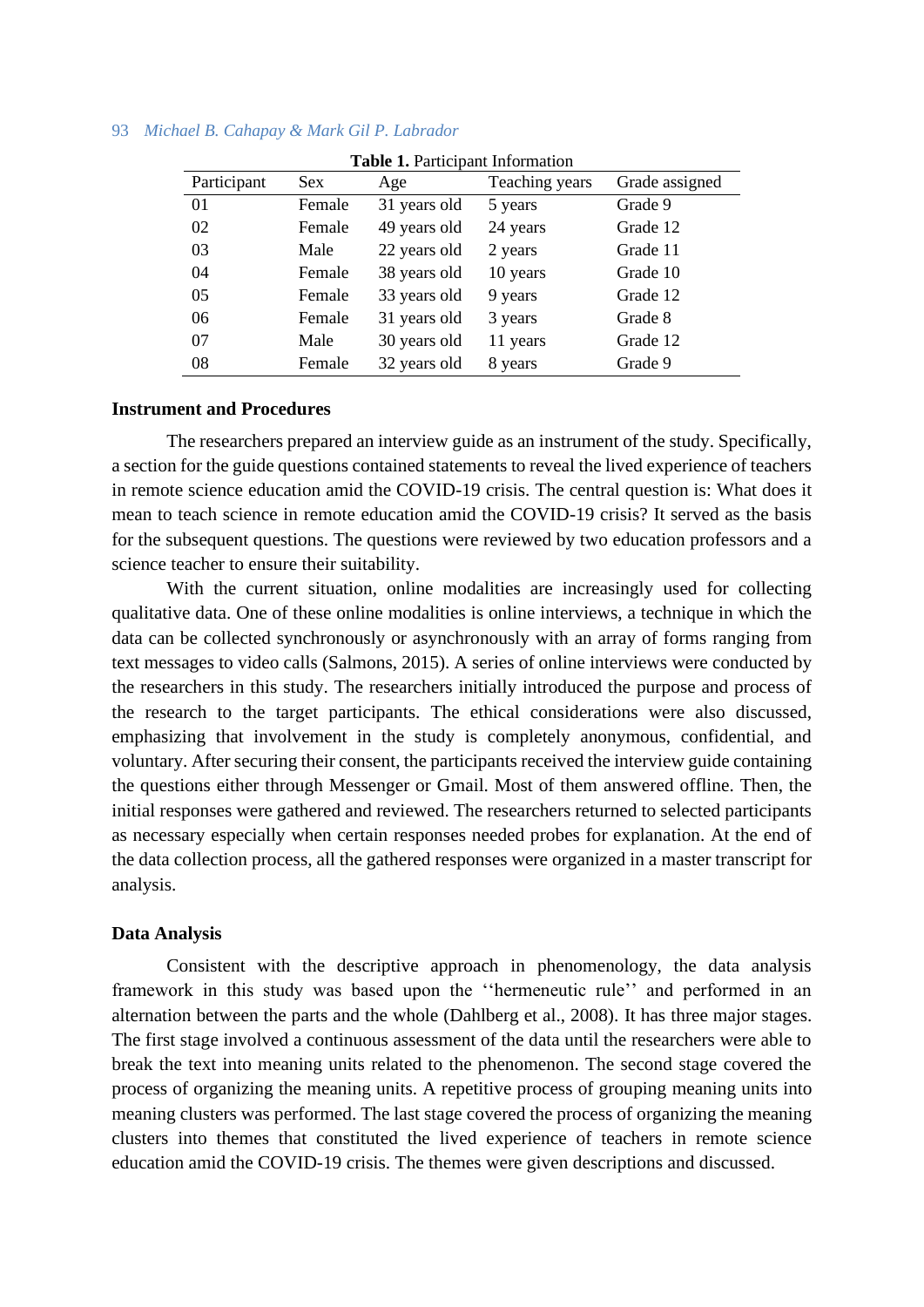# **RESULTS AND DISCUSSION**

Following the three stages of data analysis framework proposed by Dahlberg et al. (2008), the responses of the participants regarding their lived experience in remote science teaching were analyzed. Table 2 presents the sample meaning units and the meaning clusters and themes that emerged in the analysis.

| <b>Table 2.</b> Lived Experience in Remote Science Teaching |                               |                    |
|-------------------------------------------------------------|-------------------------------|--------------------|
| Stage 1: Sample meaning unit                                | Stage 2: Meaning cluster      | Stage 3: Theme     |
| The parts of the cell is difficult to present in            | Presenting difficult          | Presenting         |
| remote teaching. The students need microscope               | practical concepts            | difficult concepts |
| to see the real cell.                                       |                               | in remote science  |
| Electricity in physics is hard to teach. If I ask           |                               | teaching.          |
| students to conduct an experiment on electricity,           |                               |                    |
| it is dangerous.                                            |                               |                    |
| The students cannot easily visualize the electron           | Presenting difficult abstract |                    |
| if where it came from without any further                   | concepts                      |                    |
| explanation and elaboration.                                |                               |                    |
| Not all students can easily catch up concepts               |                               |                    |
| like mechanics. Unlike teaching it face-to-face,            |                               |                    |
| it is easy to address their difficulties on the spot.       |                               |                    |
| The poor internet connectivity and lack of                  | Encountering structural       | Encountering       |
| gadgets for both teacher and student make it                | resources challenges          | challenges in the  |
| hard to communicate.                                        |                               | delivery of        |
| Among the barriers are unavailability of                    |                               | remote science     |
| materials and equipment for printing modules                |                               | teaching           |
| during the first months.                                    |                               |                    |
| Challenges in managing and collecting the                   | Encountering instructional    |                    |
| outputs like activity sheets are some of the                | management challenges         |                    |
| greatest ones that I encountered.                           |                               |                    |
| As what I observed, some students are not                   |                               |                    |
| motivated enough to answer their printed                    |                               |                    |
| modules and that is a challenge.                            |                               |                    |
| I revised the performance tasks. I individualized           | Adjusting performance         | Adjusting          |
| them to be achievable to some students given                | expectations                  | instructional      |
| their resources and capacity.                               |                               | practices in       |
| I adjust the activities. They cannot fully perform          |                               | remote science     |
| or answer the experiments because they are not              |                               | teaching           |
| sure if they are doing the right thing.                     |                               |                    |
| I consider the validity of observations of the              | Adjusting assessment          |                    |
| students. I expect less if the modules are                  | practices                     |                    |
| completely answered.                                        |                               |                    |
| I am flexible in my grading system. I am aware              |                               |                    |
| that not all of my students have siblings or                |                               |                    |
| parents who can help them in studying well.                 |                               |                    |
| We practice the buddy system kind of teaching               | Drawing instructional         | Drawing types of   |
| per cell group. We can discuss in there the                 | support                       | support to         |
| problem and how to handle it properly.                      |                               | improve remote     |
| I also ask help from the neighboring schools and            |                               | science teaching   |
| from other schools even from other regions on               |                               |                    |
| the availability of the materials.                          |                               |                    |

|  |  |  |  | Table 2. Lived Experience in Remote Science Teaching |
|--|--|--|--|------------------------------------------------------|
|  |  |  |  |                                                      |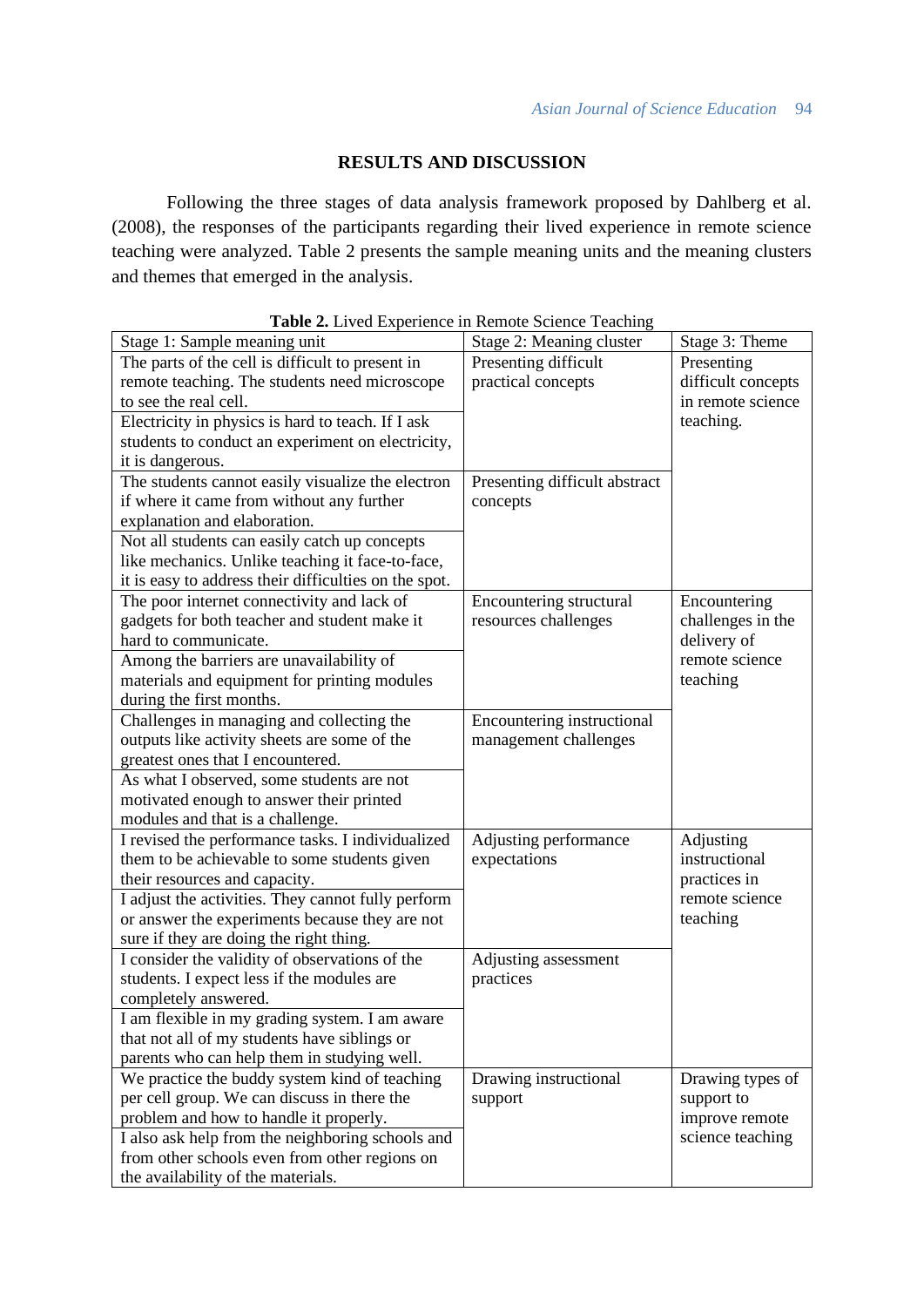| We seek the assistance of the barangay and       | Drawing community |  |
|--------------------------------------------------|-------------------|--|
| purok officials to deliver the modules of the    | support           |  |
| student living in their areas.                   |                   |  |
| I ask the support of parents. They follow up the |                   |  |
| performance of their children at home. Even      |                   |  |
| though they have work, I ask them to supervise   |                   |  |
| their children from time to time.                |                   |  |

# **Theme 1: Presenting Difficult Concepts in Remote Science Teaching.**

The participants find it hard to present particular science concepts in remote teaching. Some of these sceince concepts, especially those that are practical in nature, notably demand the conduct of experiments and use of instruments to improve the understnading of the students. According further to the participants, other science concepts that are too abstract need direct instruction methods like discussion, demonstration, and illustration, in which teachers can directly respond to the difficulties of the students. This difficult experience of presenting the science concepts in modular distance learning was recalled by the participants:

*"The parts of the cell is difficult to present in remote teaching. The students need microscope to see the real cell. Within the process, it is also necessary to teach them how to manipulate the microscope and other instruments" -Participant 04.*

*"The science concept which was difficult to teach remotely is the electronic matter. The students cannot easily visualize the electron if where it came from without any further explanation and elaboration" Participant 02.*

## **Theme 2: Encountering Challenges in the Delivery of Remote Science Teaching.**

The participants also expressed different challenges that they faced in the implementation of remote science teaching in print form of modular distance learning. One challenge pertained to the scarcity of structural resources that are required for the effective and efficient delivery of the lessons. Another challenge was about concerns on management during the course of instructional implementation. These challenges exacerbate the already difficult nature of some science concepts when unpacked in print form of modular distance learning. Relative to these structural and management challenges, the participants shared that:

*"The technological access is a major concern in the modular distance classes that I handle. The poor internet connectivity and lack of gadgets for both teacher and student make it hard to communicate" -Participant 03.*

*"Challenges in managing and collecting the outputs like activity sheets are some of the greatest ones that I encountered. Even if there are set deadlines, some students submit late due to many reasons" -Participant 08.*

#### **Theme 3: Adjusting Instructional Practices in Remote Science Teaching.**

The participants further reflected several adjustments they made as regards their instructional practices in remote science teaching. For one, the participants tailored selected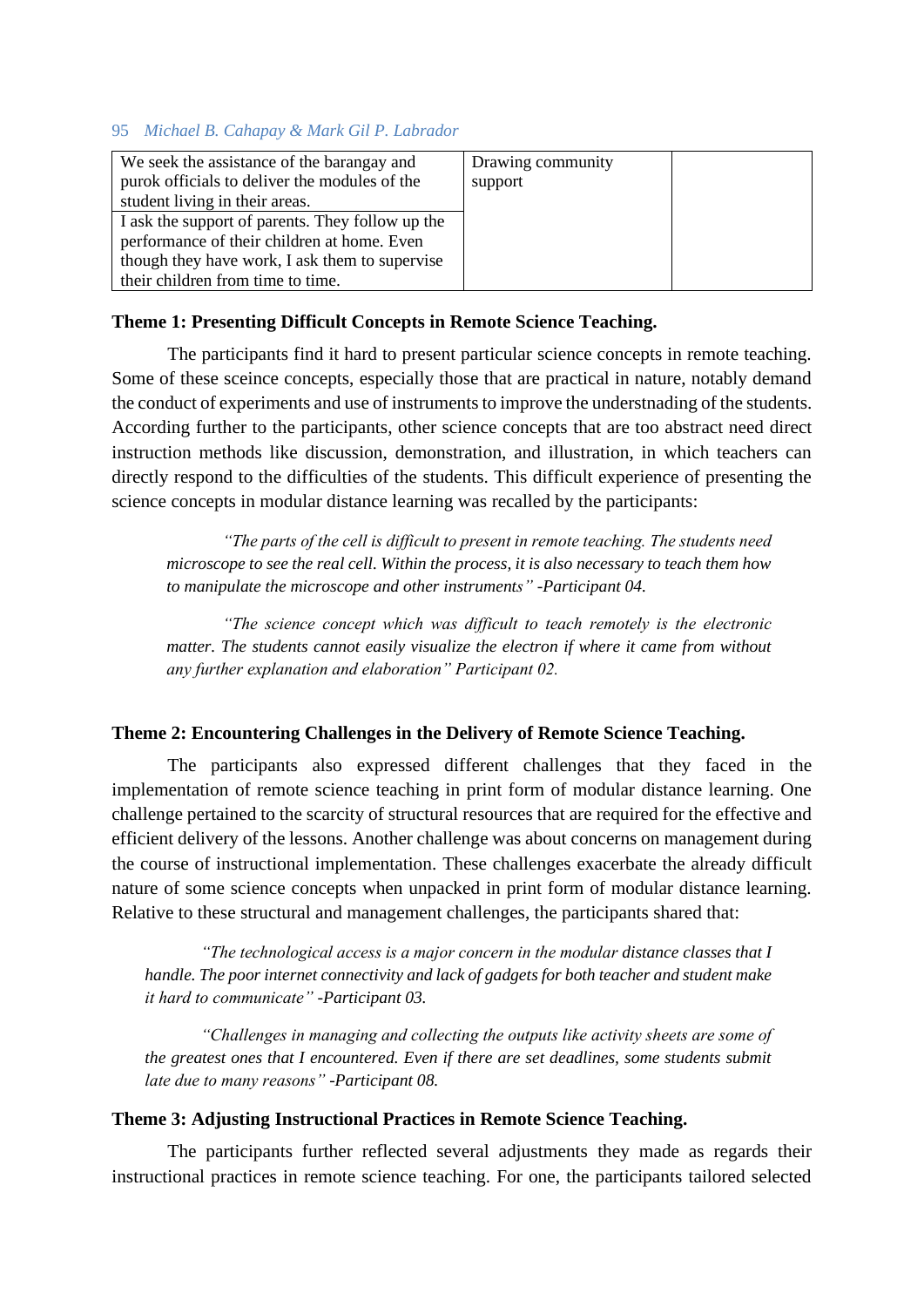performance expectations, bearing in mind the conditions of the students. Also considering the difficult situation, the teachers modified their assessment practices. It is an inevitable occurrence that certain components of instruction need to be adjusted in virulent times greatly straining educational practices. This phenomenon of transforming instructional practices in science teaching was recounted by the participants:

*"I revised the performance tasks. I individualized them to be achievable to some students given their resources and capacity. But I make sure that the target learning goals are still achieved" -Participant 07.*

*"Yes, I adjust some of my expectations of my students in learning science. I consider the validity of observations of the students. I expect less if the modules are completely answered -Participant 01.*

## **Theme 4: Drawing Types of Support to Improve Remote Science Teaching.**

Finally, the participants shared that they seek different types of support in improving the quality of remote science teaching. Within the professional world, they find assistance from peers in their schools and other schools. They also enjoin the participation of the community stakeholders, including parents and village officials, especially in the monitoring of student performance and delivery of materials. Having access to a support system is an important enabling factor in the effective and efficient delivery of remote science teaching. Relative to this view, the participants narrated that:

*"Aside from my colleagues, especially my fellow science teachers, I also ask help from the neighboring schools and from other schools even from other regions on the availability of the materials" -Participant 05.*

*"I ask the support of parents. They follow up the performance of their children at home. Even though they have work, I ask them to supervise their children from time to time" -Participant 06.*

This phenomenological research was hinged on the purpose to analyze the lived experience of teachers in remote science education amid COVID-19 crisis. Based on the results, four themes underlie the phenomenon of interest in this research. They are discussed as follows.

Theme 1 explicates the lived experience of the participants as "presenting difficult concepts in remote science teaching." Experiments and other experiential and practical activities play an essential role in unpacking science concepts (Innova, 2015). With the onset of COVID-19 crisis, however, these activities have to be translated to virtual formats, making it challenging for many educators (Babincǎḱová & Bernard, 2020). While science education scholars have long proposed how experiments can be introduced in distance learning forms (e.g. Jacobs & McKenney, 2001), however, this can be a problem in developing countries where technology has not been fully integrated as an instructional practice. This reality makes it difficult for many science concepts to be taught especially in the contexts where modular distance learning in print format is the only most viable flexible option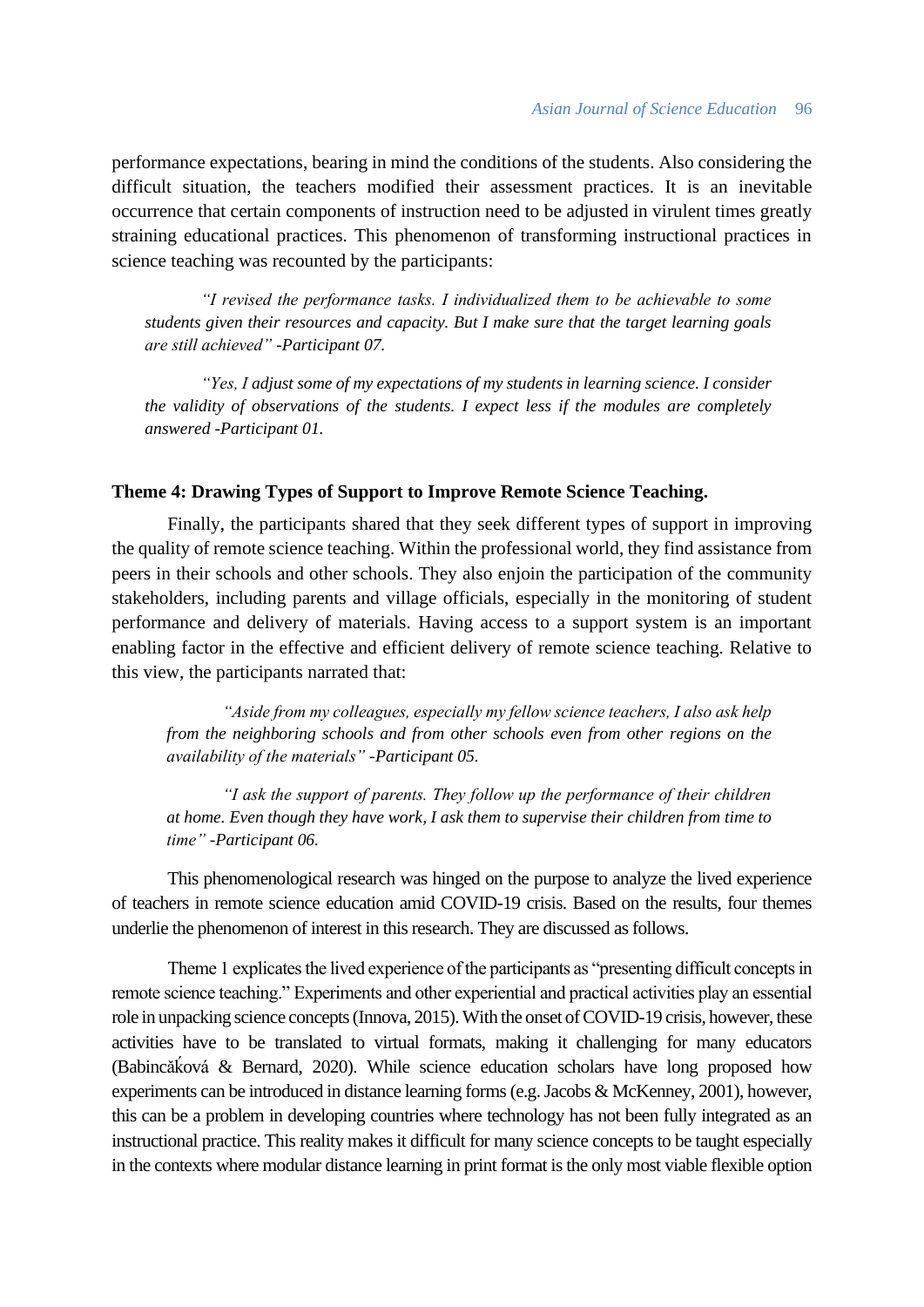for many students (Magsambol, 2020). Removed from personal types of interaction, students taking subjects through print copies of lessons at home find it hard, for example, to solve problems without direct explanations and concrete examples provided during the learning process (Dangle & Sumaoang, 2020).

Moreover, theme 2 reveals the essence of remote science teaching as "encountering challenges in the delivery of remote science teaching." Structural problems in implementing the remote education in the country has been a problem since the start of the school year amid the COVID-19 crisis. Garcia (2020) reported that, especially in places that do not have stable internet connection, adequate power supply, and up-to-date learning devices, teachers struggle a lot. Nazario (2020) also cited concerns on the timely printing of materials due to scarcity of bond papers, working printers, and ink; late delivery of master copies from higher offices; inadequate time to write the modules. These scenarios hampers the efficient production and delivery of the materials to the students. Dangle and Sumaoang (2020) added that particularly in modular distance learning, more administrative resources are desired to monitor students and operate multiple modules. This notion is affirmed in this study in which teachers find it challenging to motivate students to learn and collect module outputs of the students.

Theme 3 further characterizes this phenomenon as "adjusting instructional practices in remote science teaching." An educational implementation amid unusual circumstances caused by the COVID-19 crisis and resulting to physical distancing measures has created a need for considerations in the components of the curriculum (Cahapay, 2020b; Cahapay, 2021a) posited that a. Rajhans et al. (2020) asserted that the development of modules particular to defined component of learning goals along with detailed planning of another component of learning activities is needed. Moreover, assessment is another important component of instruction especially within the changed instructional situations today (Liberman et al., 2020). Several adaptations when it comes to assessment have been suggested. For instance, as some disruptions to learning in remote situations should be anticipated, teachers will need to be open in their deadlines for outputs to be submitted. When students also have not yet demonstrated learning by the deadline, schools should consider employing lighter assessment practices (Wormeli, 2011). As Cahapay (2021b) stressed, "there is no single best assessment tool for all situations; problems are inevitable. The key is to be proactive" (p. 8).

Lastly, theme 4 illuminates the meaning of remote science teaching as "drawing types of support to improve remote science teaching." These types of support that teachers seek include from their peers, the parents, and community. With the COVID-19 pandemic, peer support is the way that educators support each other whether inside or outside the school. This type of support may include how teachers collaborate, network, socialize, share, and help each other in times of need (Gallagher, 2020). Moreover, parents are important partners in the successful implementation of remote science teaching. By getting involved in the studies of the students, parents do not only in provide academic assistance but also become a source of security in easing the negative psychological impacts of the crisis (Wang et al., 2020). The community also serves as potent support system that teachers ask assistance especially in the delivery of remote science teaching to the doorsteps of the students. As an approach to lessen the negative results of the crisis on education, governments and stakeholders are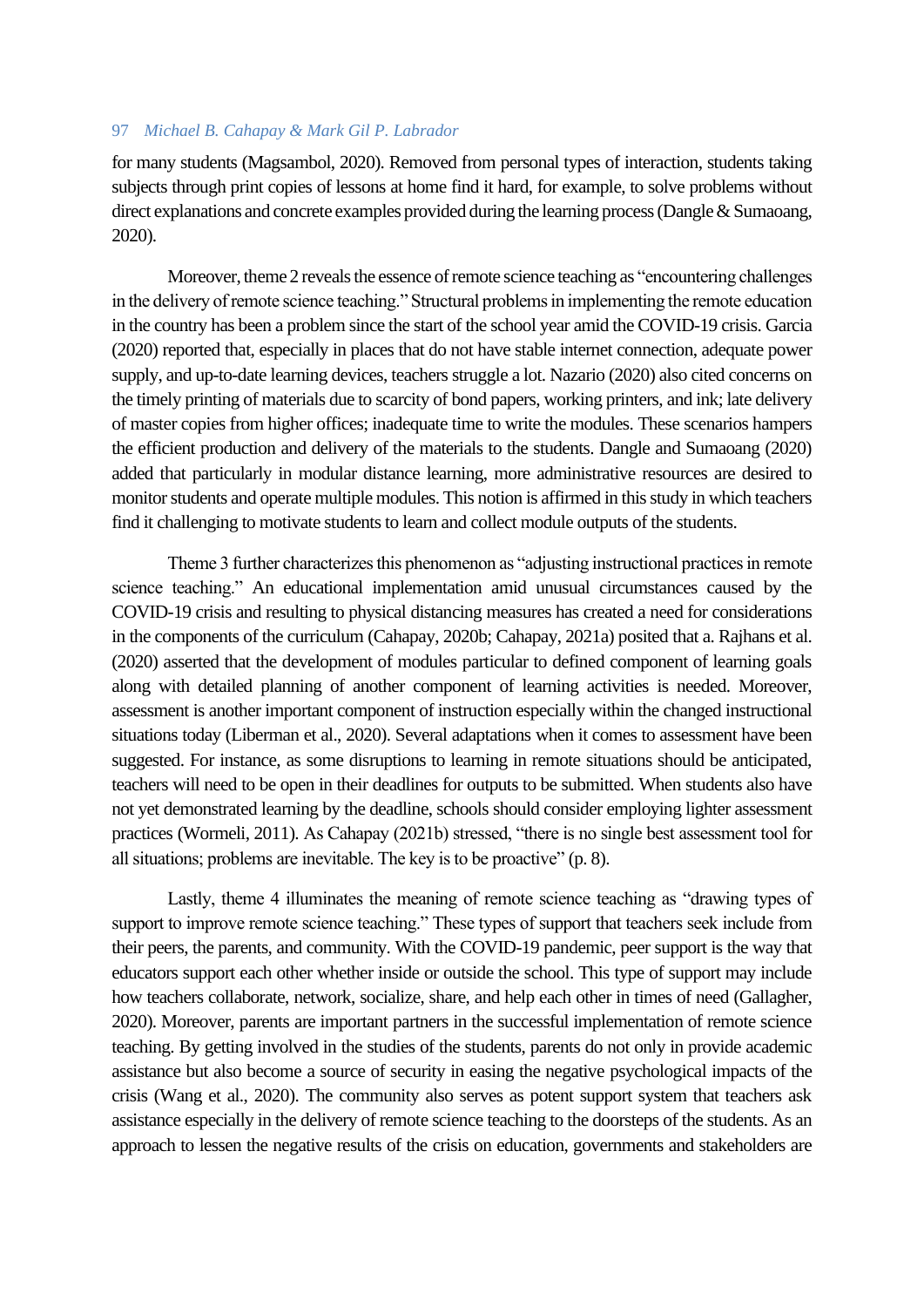encouraged to make steps that quicken the required changes in the modalities of delivering instruction (Ferri et al., 2020).

# **CONCLUSIONS**

The COVID-19 crisis has underlined the issue of overnight transfer to remote education of all school subjects. The science is one of these subjects in this regard. With the continuing search for alternatives that work better in particular contexts, it is important to explore the instructional practices that are being implemented from the experiences of the teachers themselves. The results of this study revealed four themes: 1.) presenting difficult concepts in remote science teaching; 2.) encountering challenges in the delivery of remote science teaching; 3.) adjusting instructional practices in remote science teaching; and 4.) drawing types of support to improve remote science teaching. These themes constitute the phenomenon of remote science education from the perspective of the teachers in the context of a crisis. Practical insights that may be drawn from this study in support to improving the quality of remote science education include developing more effective materials for science lessons that tend to be difficult when delivered in print format of modular distance learning and strengthening measures to address the teaching and learning needs at the school and community levels.

# **References**

- Andersen, H., & Hepburn, B. (2020). Scientific Method. In Edward N. Zalta (ed.), *The Stanford Encyclopedia of Philosophy.* Retrieved from https://plato.stanford.edu/archives/win2020/entries/scientific-method/.
- Babinčáková, M., & Bernard, P. (2020). Online Experimentation during COVID-19 Secondary School Closures: Teaching Methods and Student Perceptions. *Journal of Chemical Education, 97*(9), 3295-3300. https://doi.org/10.1021/acs.jchemed.0c00748
- Cahapay, M. B. (2020a). A reconceptualization of learning space as schools reopen amid and after COVID-19 pandemic. *Asian Journal of Distance Education, 15*(1), 269-276. https://doi.org/10.5281/zenodo.3892969
- Cahapay, M. B. (2020b). Rethinking education in the new normal post-COVID-19 era: A curriculum studies perspective. *Aquademia, 4*(2), ep20018. https://doi.org/10.29333/aquademia/8315
- Cahapay, M. B. (2021a). Navigating the Post-COVID-19 Era of 'Next Normal' in the Context of Philippine Higher Education. *Asia-Pacific Journal of Educational Management Research, 5*(3), 57-64. http://dx.doi.org/10.21742/ajemr.2020.5.3.06
- Cahapay, M. B. (2021b). Problems Encountered by College Students in Online Assessment amid COVID-19 Crisis: A Case Study. International Journal of Computer Science and Information Technology for Education, 6(1), 1-10. http://dx.doi.org/10.21742/ijcsite.2021.6.1.01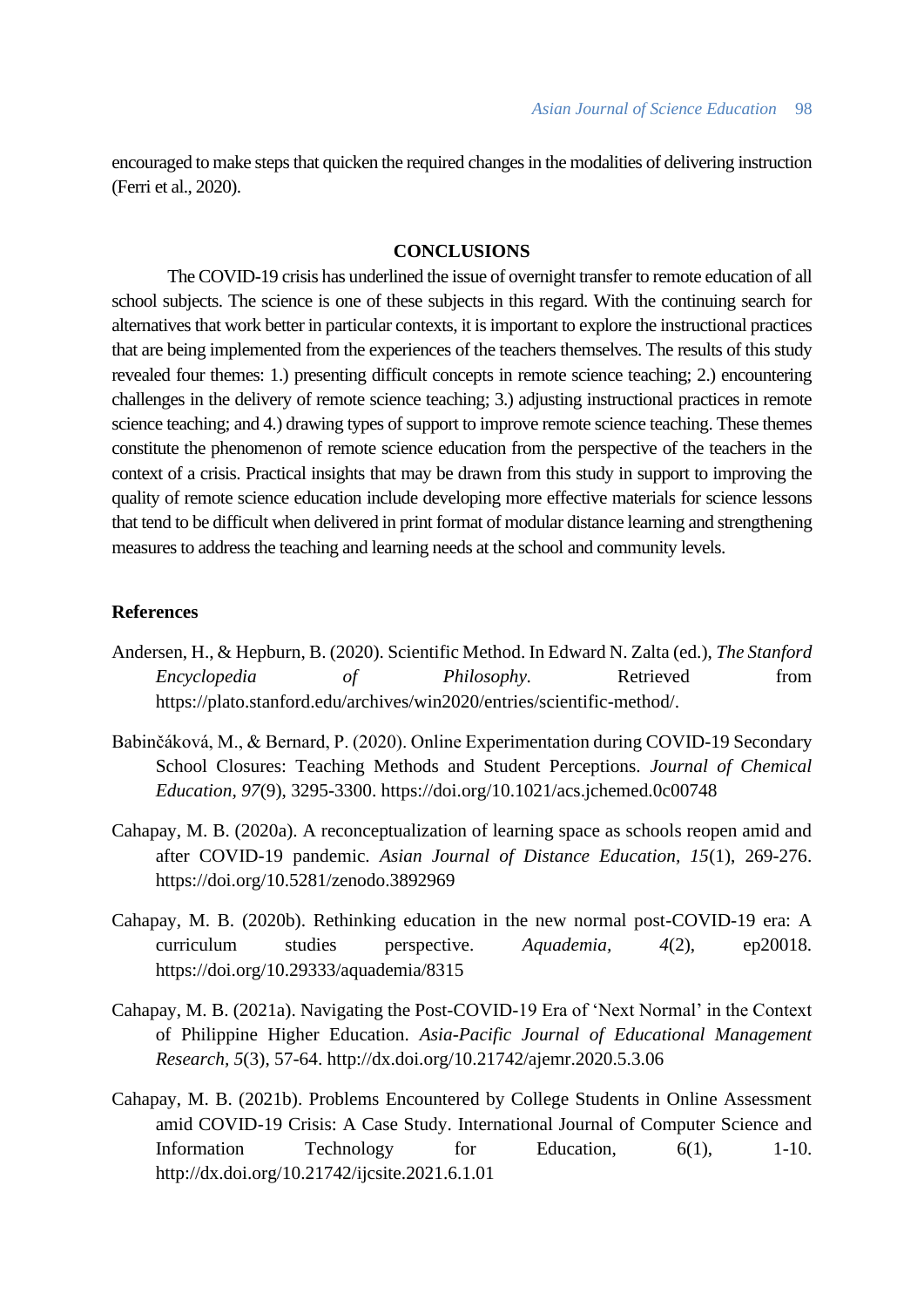- 99 *Michael B. Cahapay & Mark Gil P. Labrador*
- Chadwick, R., & McLoughlin, E. (2020, September 17). *Impact of the COVID-19 Crisis on Science Teaching and Facilitation of Practical Activities in Irish Schools.* https://doi.org/10.35542/osf.io/vzufk
- Dahlberg K., Dahlberg H., Nyström M. (2008). *Reflective lifeworld research.* (2nd ed.). Lund: Studentlitteratur
- Dangle, Y. R. P., & Sumaoang, J. D. (2020). The Implementation of Modular Distance Learning in the Philippine Secondary Public Schools. *3 rd International Conference on Advanced Research in Teaching and Education* (November 27-29), Dublin, Ireland. Retrieved from https://www.dpublication.com/wp-content/uploads/2020/11/27-427.pdf
- Department of Education (2020). DepEd Basic Education Learning Continuity Plan in the time of COVID-19. *Author.* Retrieved from https://www.teacherph.com/
- Dillon, J., & Avraamidou, L. (2020). Towards a Viable Response to COVID-19 from the Science Education Community. *Journal for Activist Science and Technology Education, 11*(2), 1-6. https://doi.org/10.33137/jaste.v11i2.34531
- Feldman, A. (2020). Science Teacher Action Research in the Time of the COVID-19 Pandemic. *Action Research and Innovation in Science Education, 3*(2), 25-26. https://doi.org/10.12973/arise/512463
- Ferri, F., Grifoni, P., & Guzzo, T. (2020). Online Learning and Emergency Remote Teaching: Opportunities and Challenges in Emergency Situations. *Societies, 10*(4), 86. https://doi.org/10.3390/soc10040086
- Gallagher, K. (2020, November 16). Ways to Provide Peer Support During Remote Teaching. *TeachHUB.com.* Retrieved from https://www.teachhub.com/professionaldevepopment/2020/11/ways-to-provide-peer-support-during-remote-teaching/
- Garcia, M. A. (2020, May 13). No internet, power supply, lack of computers add to teachers' struggle with online learning. *GMA News Online.* Retrieved from https://www.gmanetwork.com/news/news/nation/738137/no-internet-power-supplylack-of-computers-add-to-teachers-struggle-with-online-learning/story/
- Hodges, C., Moore, S., Lockee, B., Trust, T., & Bond, A. (2020). The Difference Between Emergency Remote Teaching and Online Learning. *EDUCAUSE Review.* Retrieved from https://er.educause.edu/articles/2020/3/the-difference-between-emergency-remoteteaching-and-online-learning
- Innova (2015, January 30). How important is practical science in the the classroom? Author. Retrieved from https://www.innovadesigngroup.co.uk/news/practical-science-in-theclassroom/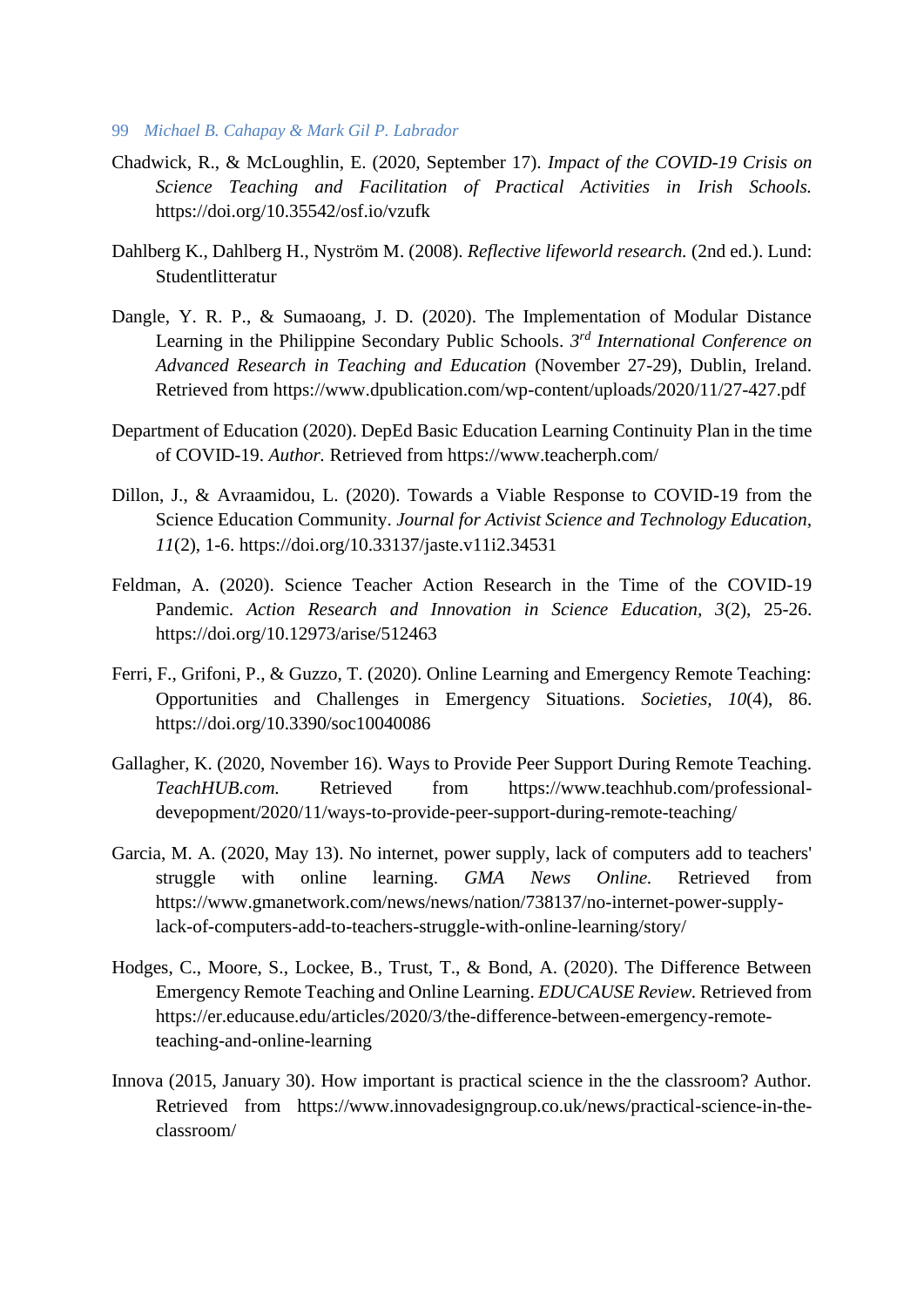- Jacobs, J. A., & Mckenney, A. E. (2001). A Curriculum Resource for Materials Science and Engineering Education - Elementary School Through College. *MRS Proceedings,* 684. http://dx.doi.org/10.1557/proc-684-gg6.2.
- Liberman, J., Levin, V., & Luna-Bazaldia, D. (2020, November 23). Learning in the time of COVID-19: the role of learning assessment in reopening schools. *World Bank Blogs.* Retrieved from https://blogs.worldbank.org/education/learning-time-covid-19-rolelearning-assessment-reopening-schools
- Magsambol, B. (2020, October 05). Over 24 Million Filipino Students Back to School During Pandemic. *Rappler.* Retrieved from https://www.rappler.com/nation/filipino-studentsback-to-school-during-coronavirus-pandemic-october-5-2020
- Morse, J. M. (1994). *Designing funded qualitative research. In Denizin, N. K. & Lincoln, Y. S., Handbook of qualitative research* (2nd ed). Thousand Oaks, CA: Sage.
- Nazario, D. (2020, November 04). Teacher's group says module problems remain. *Manila Bulletin.* Retrieved from https://mb.com.ph/2020/11/04/teachers-group-says-moduleproblems-remain/
- Organization for Economic Cooperation and Development (2020, June 29). Education and COVID-19: Focusing on the long-term impact of school closures. *Author.* Retrieved from https://www.oecd.org/coronavirus/policy-responses/education-and-covid-19-focusingon-the-long-term-impact-of-school-closures-2cea926e/
- Rajhans, V., Memon, U., Patil, V., & Goyal, A. (2020). Impact of COVID-19 on academic activities and way forward in Indian Optometry. *Journal of Optometry, 13*(4), 216–226. https://doi.org/10.1016/j.optom.2020.06.002
- Ray, S., & Srivastava, S. (2020). Virtualization of science education: a lesson from the COVID-19 pandemic. *Journal of Proteins and Proteomics, 11*(2), 77–80. https://doi.org/10.1007/s42485-020-00038-7
- Reiss, M. J. (2020). Science Education in the Light of COVID-19. *Science & Education, 29*(4), 1079–1092. https://doi.org/10.1007/s11191-020-00143-5
- Rotas, E. E., & Cahapay, M. B. (2020). Difficulties in remote learning: Voices of Philippine university students in the wake of COVID-19 crisis. *Asian Journal of Distance Education, 15*(2), 147-158. https://doi.org/10.5281/zenodo.4299835
- Rotas, E. E. & Cahapay, M. B. (2021). From stress to success: Exploring how Filipino students cope with remote learning amid COVID-19 pandemic. *Journal of Pedagogical Sociology and Psychology, 3*(1), 27-35. https://doi.org/10.33902/jpsp.2021366608
- Salmons J. (2015). *Qualitative online interviews* (2nd ed). London: Sage